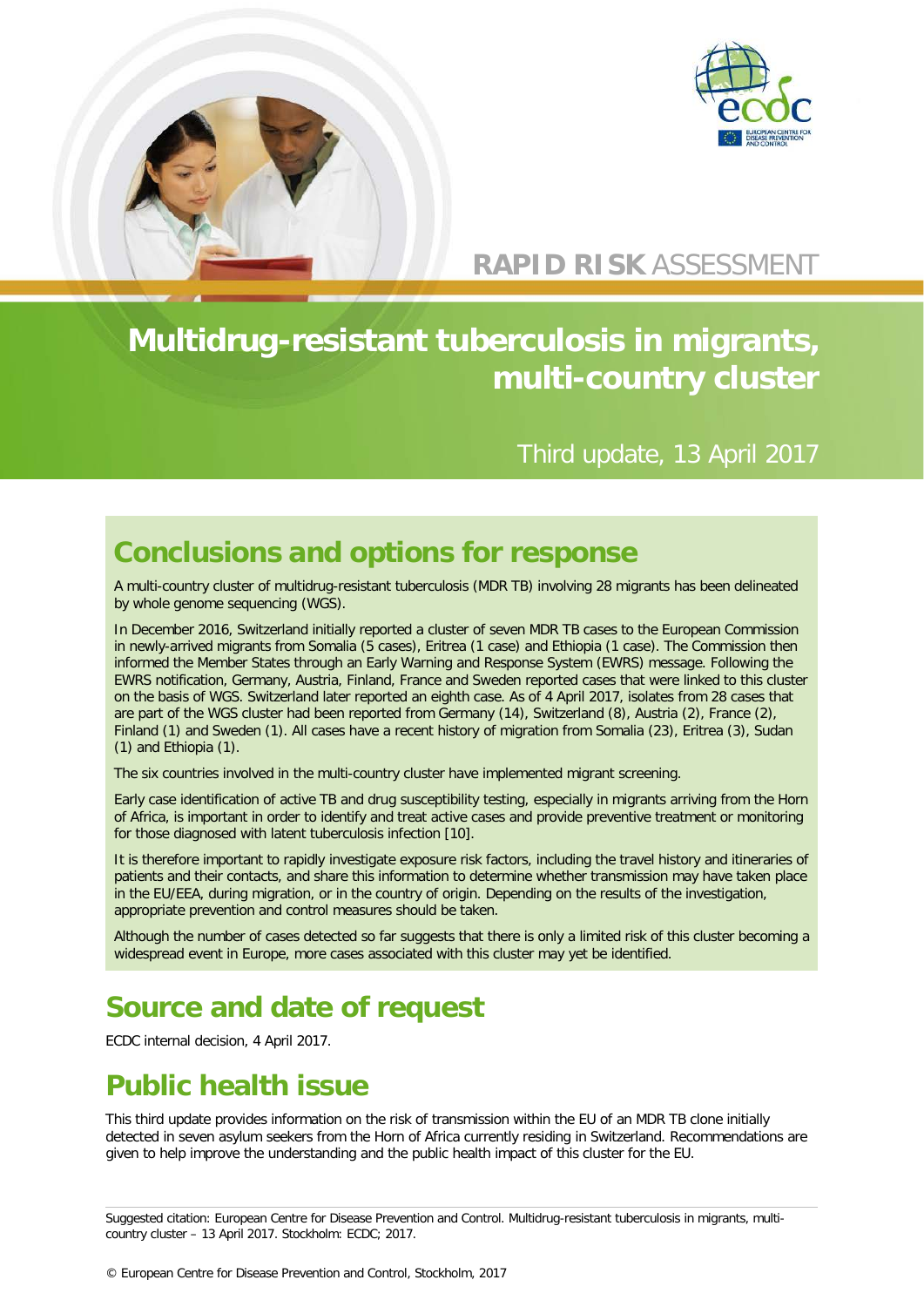### **Consulted experts**

ECDC internal response team in alphabetical order: Sergio Brusin, Mike Catchpole, Denis Coulombier, Josep Jansa, Daniel Palm, Marieke van der Werf.

Experts and institutions contributing to this risk assessment: Peter Helbling, Federal Office of Public Health, Switzerland, Stefan Kröger, Robert Koch Institute, Germany, Hanna Soini, National Institute for Health and Welfare, Finland, Ramona Groenheit, Public Health Agency of Sweden, Jean-Paul Guthmann, Santé Publique, France, Pr Jérôme Robert, French Mycobacteria National Reference Laboratory and Lena Fiebig, Robert Koch Institute, Germany.

### **Disease background information**

Multidrug-resistant tuberculosis (MDR TB) is defined as tuberculosis disease caused by a *Mycobacterium tuberculosis* complex strain resistant to at least rifampicin and isoniazid [1]. MDR TB is an urgent public health priority in Europe, with significant health and cost implications associated with the expensive and prolonged treatment often required [2]. Inadequate or incomplete TB treatment is the main risk factor for the development of resistance among TB cases and is usually associated with intermittent drug use, errors in medical prescription, poor patient adherence and low quality of TB drugs [3].

Options for prevention of TB infection among contacts of MDR TB cases are limited and require an individual risk assessment, taking into consideration:

- risk of progression to TB disease;
- drug susceptibility pattern of the source case; and
- risk of adverse drug events  $[4,5]$ .

Migrants seeking refuge from conflict or from deprived areas may be at increased risk of TB and MDR TB because of the collapse of health service infrastructure in these contexts. Some migrant groups, including refugees, rejected asylum seekers, victims of trafficking and undocumented migrants, may be at particularly high risk of (MDR) TB due to poor social conditions (e.g. overcrowding, poor living conditions, incarceration or detention, and homelessness), destitution, exposure to other migrants from high-incidence countries affected by MDR TB along their migration route (or after entry into the host country), or co-infection (e.g. with human immunodeficiency virus) [2].

The burden of tuberculosis in high-income countries disproportionally affects the foreign-born migrant population, and transmission is documented to predominantly occur within migrant communities or indigenous communities, and less between migrant and indigenous communities [2,6]. Active disease occurs in five to ten per cent of those infected from a few months to many years after infection and, in up to ten per cent of those who are HIV-positive per year.

According to data published in the latest [WHO TB report,](https://extranet.who.int/sree/Reports?op=Replet&name=%2FWHO_HQ_Reports%2FG2%2FPROD%2FEXT%2FTBCountryProfile&ISO2=SO&LAN=EN&outtype=html) the estimated incidence of TB in Somalia was 274 cases per 100 000 population in 2015. According to the same source, MDR TB was estimated to be the cause in 8.7% of new TB cases. MDR TB was also identified in 47% of previously treated TB cases in Somalia.

## **Event background information**

In November 2016, Switzerland initially reported a cluster of seven MDR TB cases to the European Commission in newly-arrived migrants from Somalia (5 cases), Eritrea (1 case) and Ethiopia (1 case). The Commission then informed the Member States through an Early Warning and Response System (EWRS) message. Following the EWRS notification, Germany, Austria, Finland, France and Sweden reported cases that were linked to this cluster on the basis of WGS. Switzerland later reported an eighth case. As of 4 April 2017, isolates from 28 cases that are part of the WGS cluster had been reported from Germany (14), Switzerland (8), Austria (2), France (2), Finland (1) and Sweden (1). All cases have a recent history of migration from Somalia (23), Eritrea (3), Sudan (1) and Ethiopia (1).

#### **Microbiological investigations**

Strains from cases suspected to be part of the cluster were sequenced using the Whole Genome Sequencing (WGS) methodology in the five countries reporting suspected cases. The results were made available to the German National Reference Laboratory for Mycobacteria (Forschungszentrum Borstel, Germany) for analysis. WGS results of strains with similar drug resistance or MIRU-VNTR patterns of cases not linked to the cluster were also included in the analysis to identify potential sources or relatedness (from Belgium, Ireland, Italy, the Netherlands, Norway and the UK). In addition, WGS results of six strains from Djibouti were included in the analysis.

Typing data from 2 828 MDR TB isolates reported to ECDC, covering the period 2003 to 2015, show that the cluster strain is rare. Only two MDR TB isolates with the same MIRU-VNTR 24 loci pattern have been reported, both from Belgium. In the first case, diagnosed in 2011, the country of origin was Somalia and in the second,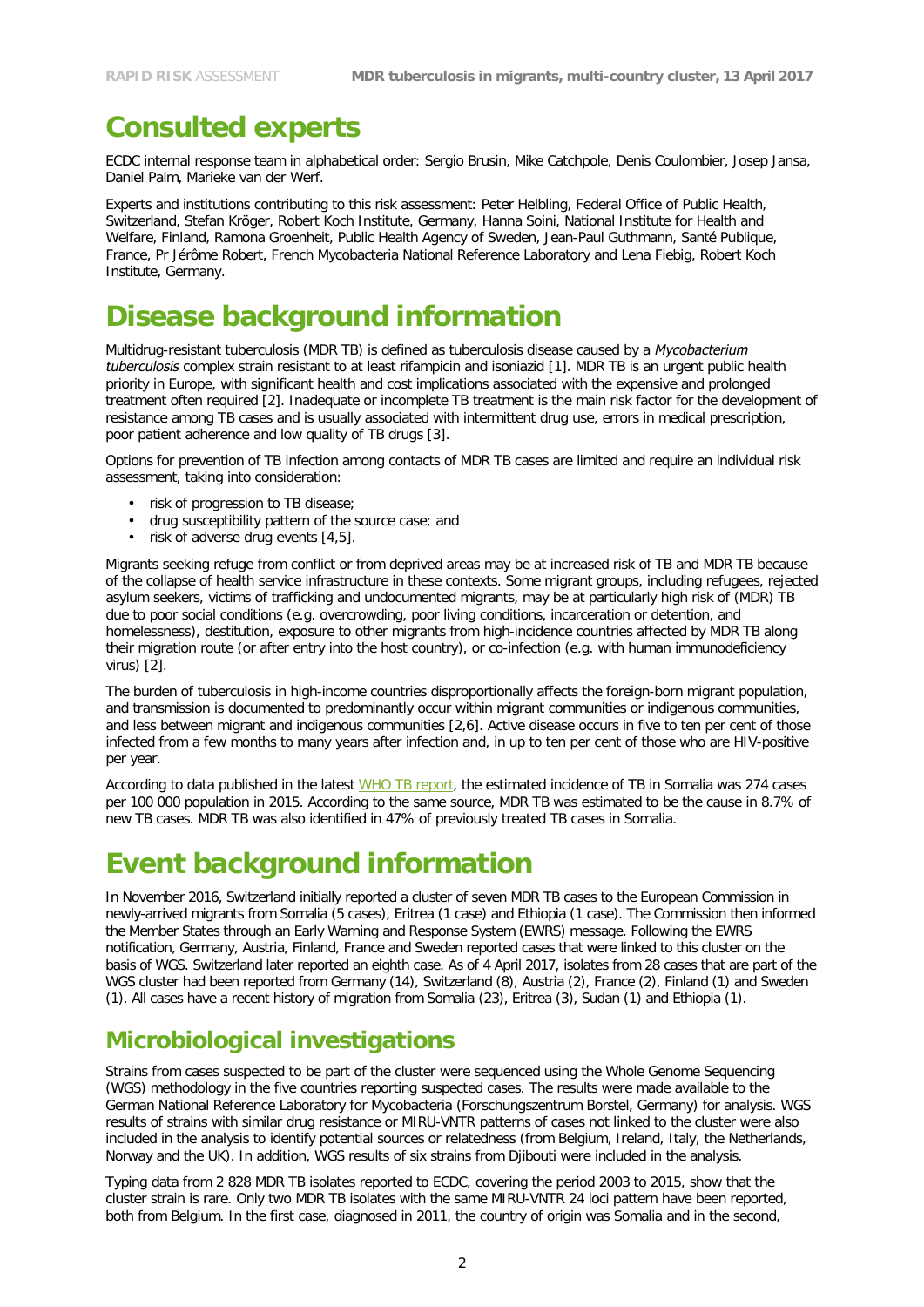diagnosed in 2013, the country of origin was Djibouti. According to the European Reference Laboratory Network for Tuberculosis, a difference in fewer than six single-nucleotide polymorphisms (SNPs) among isolates may indicate recent transmission [7].

The German National Reference Laboratory for Mycobacteria used an SNP pipeline covering 1 157 potential variable positions in the *Mycobacterium tuberculosis* genome in their WGS analysis.

#### **Figure 1. Minimum spanning tree of MDR TB cases by country of isolation, including cluster (red area) of 28 MDR TB cases among migrants, EU/EEA, August 2014 – December 2016**



#### *Source: German National Reference Laboratory for Mycobacteria*

The minimum spanning tree in Figure 1 shows the relatedness of 57 *Mycobacterium tuberculosis* Cameroon genotype (lineage 4.6.2) clinical isolates from migrants with MDR TB in 2016 and 2017. Phylogenetic inference is based on 1 150 SNPs using BWA (Burrows-Wheeler Aligner) and GATK (Genome Analysis Toolkit) for a reference mapping approach. Solid black branches indicate a genetic distance ≤ 5 SNPs, solid grey branches ≤ 12 SNPs, and dashed grey branches > 12 SNPs. The isolates in the current cluster are separated by only one SNP, indicating a common source of infection within the past two to three years.

The maximum likelihood phylogeny in Figure 2 was calculated with 'FastTree' using the same sequence alignment as in Figure 1. Branches representing the hypothetical progenitors of the identified MDR TB cluster are labelled with confidence values based on 1 000 resamples. In the resulting tree identical isolates are artificially separated by the algorithm, but the confidence of those splits is close to zero and thus not relevant. Resistance acquisition to individual first and second-line anti-TB drugs mediated by distinct mutations is indicated on branches. The maximum likelihood tree shows that the isolate Djibouti 109-16 and the cluster isolates share an immediate common ancestor. Available data suggest that the origin of the cluster strain stems from the Horn of Africa. Further comparisons of WGS profiles from the cluster cases and additional circulating strains in the Horn of Africa could confirm the ancestral relationship and make it possible to find a probable date of divergence for the cluster strain. Available information suggests that divergence from a common ancestral strain took place more than three years ago. Representative sampling and sequencing of isolates from the Horn of Africa that could support this analysis is currently not available, making such an assessment impossible.

Circumstantial epidemiological evidence also supports the hypothesis of an origin of cluster strain in Somalia (see 'Analysis of migration routes of the cases'). Most of the cases in Germany (13) are recent Somali immigrants and the Somali represent less than 2% of the recent migration flux into Germany (Eurostat: [http://ec.europa.eu/eurostat/statistics](http://ec.europa.eu/eurostat/statistics-explained/index.php/Asylum_statistics)[explained/index.php/Asylum\\_statistics\)](http://ec.europa.eu/eurostat/statistics-explained/index.php/Asylum_statistics). The fact that this cluster has not been observed in migrants of any other nationality suggests a source in Somalia.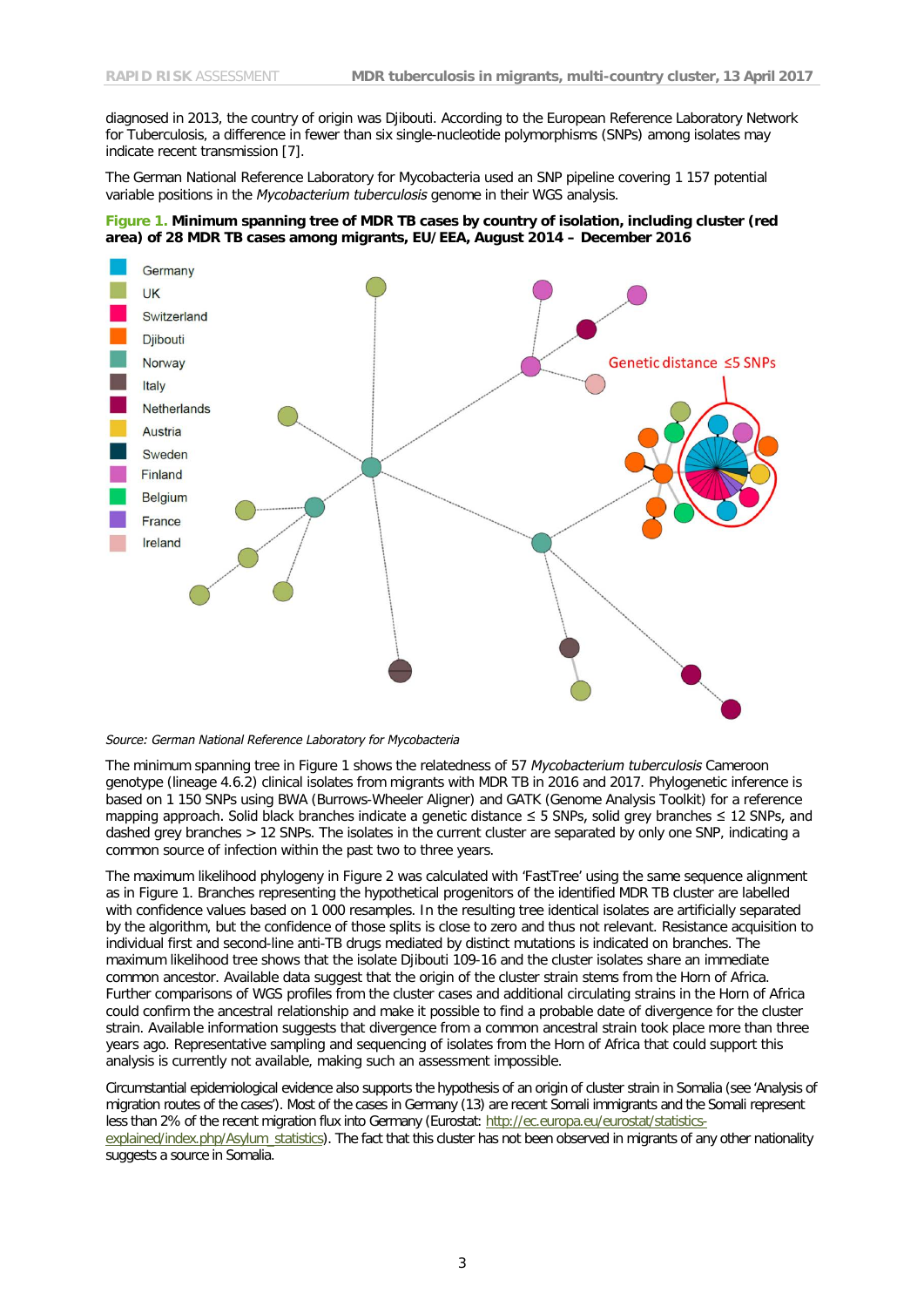



*Source: German National Reference Laboratory for Mycobacteria*

Note: 0.02 substitutions per site. Branches labelled with bootstrap values from 1 000 resamples.

#### **Analysis of migration routes of the cases**

For eight of the migrants, the migration route could not be documented. An analysis of the 20 cases interviewed with documented route of arrival to the EU shows that six cases reported onset of symptoms prior to arrival in the EU, two of which had onset of symptoms in Somalia and one in Ethiopia prior to migration. Five cases reported onset of symptoms during migration, three in Libya and two in Sicily. For the other 12 cases only the date of diagnosis in Europe is known. The two cases that had been symptomatic before leaving Somalia were probably infected while in Somalia and the one that had been symptomatic in Ethiopia was probably infected in Ethiopia.

Nineteen of the cases had travelled through Libya between August 2014 and April 2016 and nine of them had had long stays in Bani Walid. The remaining case that reported onset of symptoms before migrating was reported to have travelled between Somalia and Sweden by aeroplane within four days (Figure 3). Three cases reported onset of symptoms while in Libya, with one indicating a stay in Bani Walid.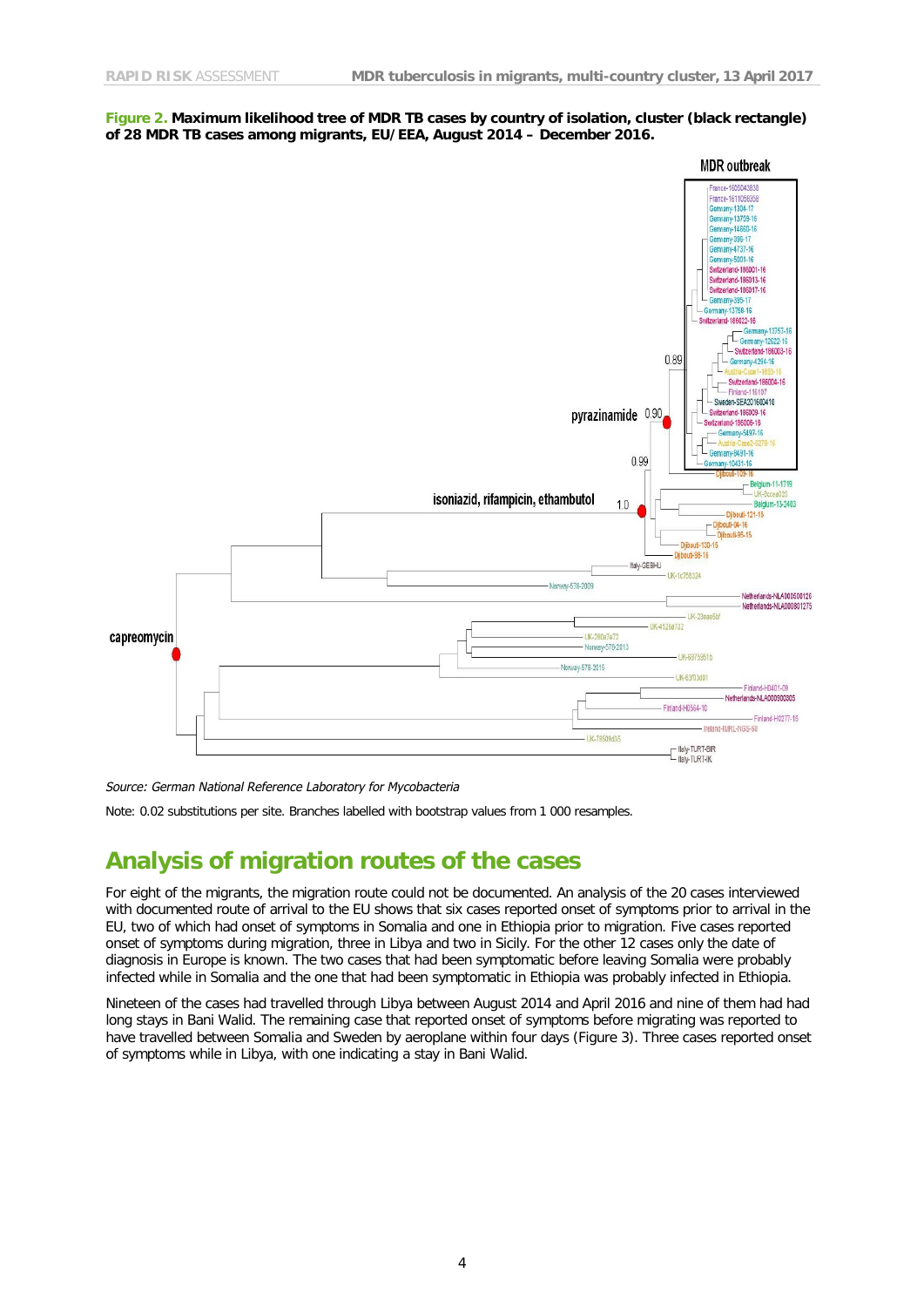| Year   | Month / Case | 19                 | 17                 | 1                          | $\overline{7}$ | 15               | -8              | 9                   | 13      | 12              | 20     | 5                           | 10      | 11              | $\overline{2}$     | 4           | 14                | 16           | 18                | 3                 | 6       |
|--------|--------------|--------------------|--------------------|----------------------------|----------------|------------------|-----------------|---------------------|---------|-----------------|--------|-----------------------------|---------|-----------------|--------------------|-------------|-------------------|--------------|-------------------|-------------------|---------|
| 2014   | August       | Somalia            | Ethiopia           | Somalia                    | Somalia        | Somalia          | Somalia Somalia |                     |         | Somalia Somalia | Sudan  | Djibouti                    | Somalia | Somalia Somalia |                    | Libya       | Somalia           | Somalia      | Eritrea           | Ethiopia          | Somalia |
|        | September    |                    |                    |                            |                |                  |                 |                     |         |                 |        |                             |         |                 |                    |             |                   |              |                   |                   |         |
|        | October      |                    |                    |                            |                |                  |                 |                     |         |                 |        |                             |         |                 |                    |             |                   |              |                   |                   |         |
|        | November     |                    |                    |                            |                |                  |                 |                     |         |                 |        |                             |         |                 |                    |             |                   |              |                   |                   |         |
|        | December     |                    |                    |                            |                |                  |                 |                     |         |                 |        |                             |         |                 |                    |             |                   |              |                   |                   |         |
| 2015   | January      |                    |                    |                            |                |                  |                 |                     |         |                 |        |                             |         |                 |                    |             |                   |              |                   |                   |         |
|        | February     |                    |                    | Ethiopia                   |                |                  |                 |                     |         |                 |        |                             |         |                 |                    | Libya       |                   |              | Sudan             |                   |         |
|        | March        | Kenya              |                    | Libya                      |                |                  |                 |                     |         |                 |        |                             |         |                 |                    |             |                   |              | Karthum           |                   |         |
|        | April        | Uganda             |                    |                            |                |                  |                 |                     |         |                 |        |                             |         |                 |                    |             |                   |              |                   |                   |         |
|        | May          | Sudan              |                    |                            |                |                  |                 |                     |         |                 |        |                             |         |                 |                    |             |                   |              |                   |                   |         |
|        | June         |                    |                    | <b>Bani Walid</b>          |                |                  |                 |                     |         |                 |        |                             |         |                 | Ethiopia           |             |                   |              |                   |                   |         |
|        | July         | <b>Bani Walid</b>  |                    |                            | Ethiopia       |                  |                 |                     |         |                 |        |                             |         |                 | Yurnbiyano         |             | Sudan             |              | Libya             |                   |         |
|        | August       |                    | Somalia            |                            | Sudan          |                  |                 |                     |         |                 |        |                             |         |                 |                    |             | Libya             |              | <b>Bani Walid</b> |                   |         |
|        | September    |                    | Ethiopia           |                            | Libya          |                  |                 |                     |         |                 |        |                             |         | Ethiopia        |                    |             |                   |              |                   |                   |         |
|        | October      |                    | Yurnbiyano         |                            |                | Libya            | Uganda          | Sudan               |         | Ethiopia        |        | Ethiopia                    |         | Sudan           |                    |             | <b>Bani Walid</b> |              |                   |                   |         |
|        | November     | Sicily             | Bani Walid Samrata |                            |                | Bani Walid Sudan |                 | Libya               |         | Libya           | Libya  | <b>Bani Walid</b>           |         | Libya           |                    |             |                   | Ethiopia     |                   |                   |         |
|        | December     | Switzerland Sicily |                    | Sicily                     | Italy          | Italy            | Libya           | Bani Walid Libya    |         |                 |        |                             |         |                 |                    |             |                   | Sudan        |                   |                   |         |
| 2016   | January      |                    |                    | Switzerland Switzerland    | Austria        | Germany          | Italy           | Sicily              | Germany |                 |        |                             |         |                 |                    |             |                   | Libya        |                   |                   |         |
|        | February     |                    |                    |                            | Germany        |                  |                 | Germany Switzerland |         | Italy           | Sicily | <b>Basrata</b>              | Libya   |                 | Samrata            |             |                   |              |                   | <b>Bani Walid</b> |         |
|        | March        |                    |                    |                            | Germany        |                  |                 | Germany Germany     |         | Sicily          |        | France Sardinia             | Italy   | Italy           | Sardinia           |             | Libya             |              |                   |                   |         |
|        | April        |                    |                    |                            |                |                  |                 |                     |         | Italy           |        | Switzerland Germany Germany |         |                 | Switzerland Sicily |             | Sardinia          | <b>Italy</b> | Coastal area      |                   |         |
|        | May          |                    |                    |                            |                | Germany          |                 |                     |         | Italy           |        |                             |         |                 |                    | Switzerland |                   | Italy        | Bari              | Sicily            |         |
|        | June         |                    |                    |                            |                |                  |                 |                     |         | Germany         |        |                             |         |                 |                    |             | Germany Italy     |              |                   | Switzerland       |         |
|        | July         |                    |                    |                            |                |                  |                 |                     |         |                 |        |                             |         | Germany         |                    |             |                   | Austria      |                   |                   | Somalia |
|        | August       |                    |                    |                            |                |                  |                 |                     |         | Germany         |        |                             |         |                 |                    |             |                   | Germany      |                   |                   | Sweden  |
|        | September    |                    |                    |                            |                |                  |                 |                     | Germany |                 |        | Switzerland                 |         |                 |                    |             |                   |              | Finland           |                   |         |
|        | October      |                    |                    |                            |                |                  |                 |                     |         |                 | France |                             |         |                 |                    |             |                   |              |                   |                   |         |
|        | November     |                    |                    |                            |                |                  |                 |                     |         |                 |        |                             |         |                 |                    |             |                   |              |                   |                   |         |
|        | December     |                    |                    |                            |                |                  |                 |                     |         |                 |        |                             |         |                 |                    |             |                   |              |                   |                   |         |
|        |              |                    |                    |                            |                |                  |                 |                     |         |                 |        |                             |         |                 |                    |             |                   |              |                   |                   |         |
| Legend |              | Country            |                    | Month of onset of symptoms |                | Country          |                 | Month of diagnosis  |         |                 |        |                             |         |                 |                    |             |                   |              |                   |                   |         |

#### **Figure 3. Migration history of 20 MDR TB cases with documented migration route, EU/EEA, August 2014 – December 2016**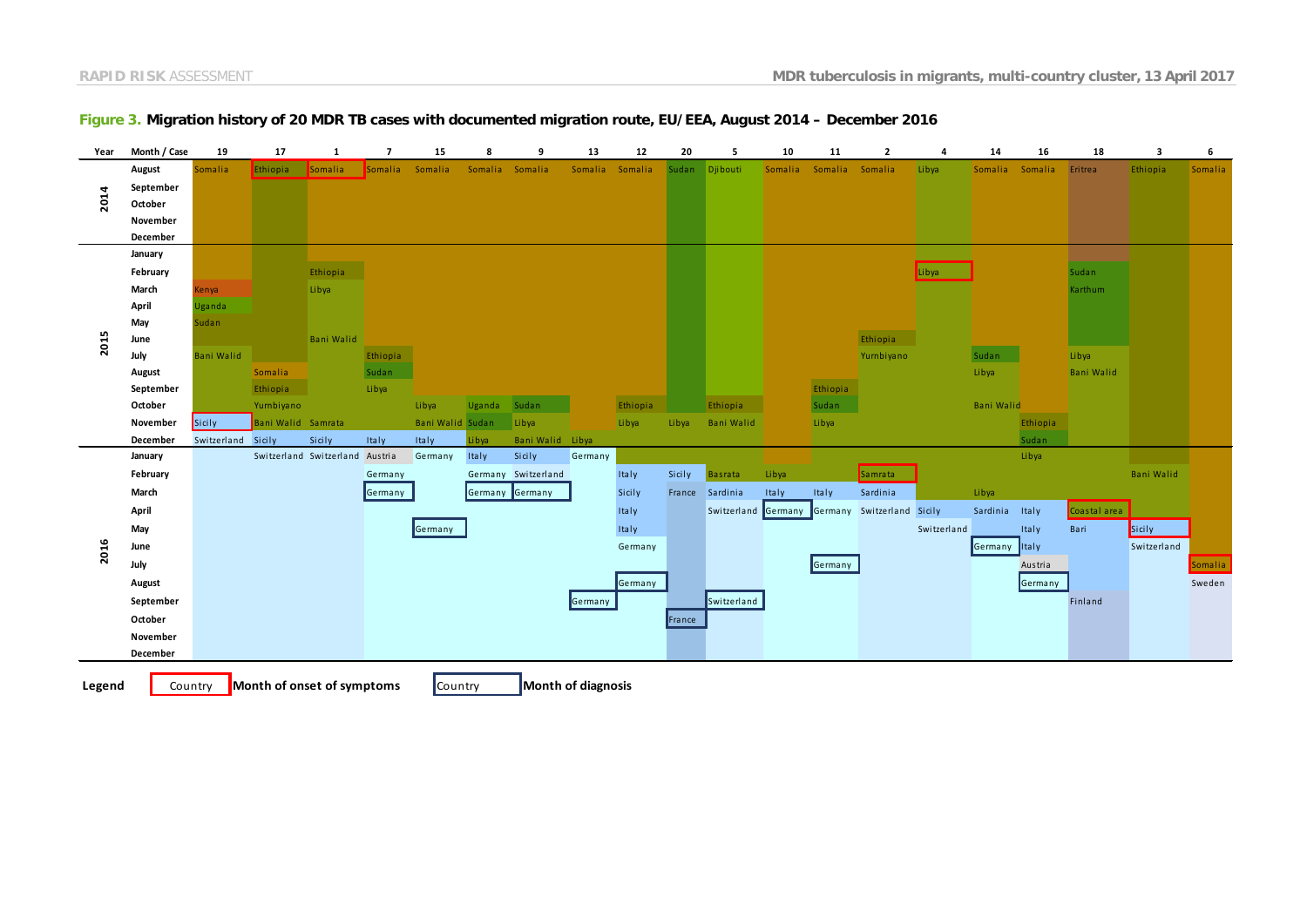Eighteen of the cases entered the EU through Italy, one through Germany and one travelled directly to Sweden. In Italy at least six migration routes were mentioned: from Sicily to Switzerland and France, from Sicily to Germany, from Sardinia to Switzerland, from Sardinia to Germany and from Bari directly to Finland (Figure 4). However, all cases but one were in transit through Rome.





### **ECDC threat assessment for the EU**

Twenty-three of the twenty-eight cases in this cluster have an epidemiological link with Somalia, although Somalis represent only 2.1% of the refugee population in the EU/EEA according to the International Organization for Migration [\(IOM\)](http://migration.iom.int/docs/WEEKLY_Flows_Compilation_No29_17_November_2016.pdf). The three remaining cluster cases had travelled along the same migration route. No cases associated with other migration routes to the EU have been identified in relation to this cluster, suggesting that transmission took place in the country of origin or along the migration route prior to entering the EU/EEA.

The clustering of case strains by WGS within one SNP difference suggests that transmission was recent and likely to have taken place either in the patients' country of origin or in a place along their migration route to the country of destination. For three of the 20 documented cases, infection clearly occurred while in the Horn of Africa, prior to migration. However, in other cases, infection may have occurred during migration, particularly in Libya for migrants who spent a long time there in unsanitary conditions (e.g. Bani Walid). It is possible that some transmissions occurred in Europe, in particular among persons having spent a substantial amount of time in unfavourable conditions at some EU refugee camps. For example, this may have been the case for the Sudanese refugee reported by France, who stayed for one month at a refugee camp in Calais, in the north of France. However, the likelihood of transmission in Europe is considered low, given the efforts to identify cases and the better living conditions in general for migrants in Europe, compared to the conditions during migration.

Infected persons who do not have active TB are not infectious. However, they are at risk of developing active TB disease and becoming infectious. The lifetime risk of reactivation TB for a person with documented latent TB infection is estimated to be 5 to 10%, with the majority developing TB disease within the first five years of initial infection [8].

The risk of transmission within the EU/EEA is primarily within the affected migrant population, but a low risk of transmission to the indigenous population cannot be ignored. This risk is low because TB incidence in a foreignborn population does not have a significant influence on the overall TB incidence in the indigenous population. Therefore, while there remains a risk of additional cases being detected among newly-arrived migrants, the risk of transmission to the EU/EEA population is considered low.